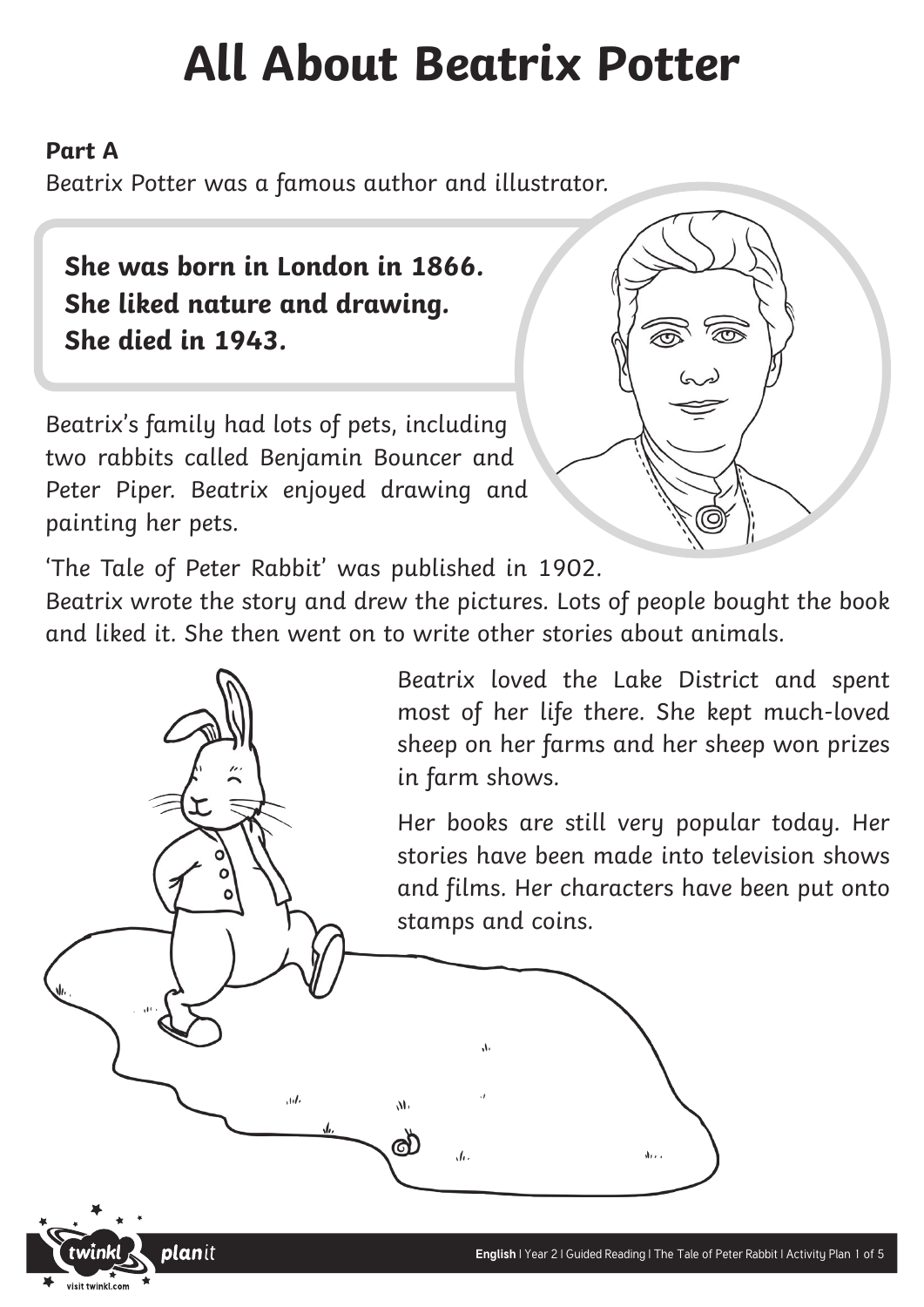# **Comprehension**

- 1. When and where was Beatrix Potter born?
- 2. Tick four things which we know from the text that Beatrix Potter liked.
	- nature
	- cheese sandwiches
	- drawing
	- the Lake District
	- baking
	- gymnastics
	- sheep
	- maths
- 3. Where did Beatrix Potter live for most of her life?
- 4. Where do you think Beatrix Potter got the idea to write the story about Peter Rabbit?
- 5. Have people mostly forgotten about Beatrix Potter and her work now? How do you know?
- 6. If Beatrix Potter were alive today, what question would you like to ask her?

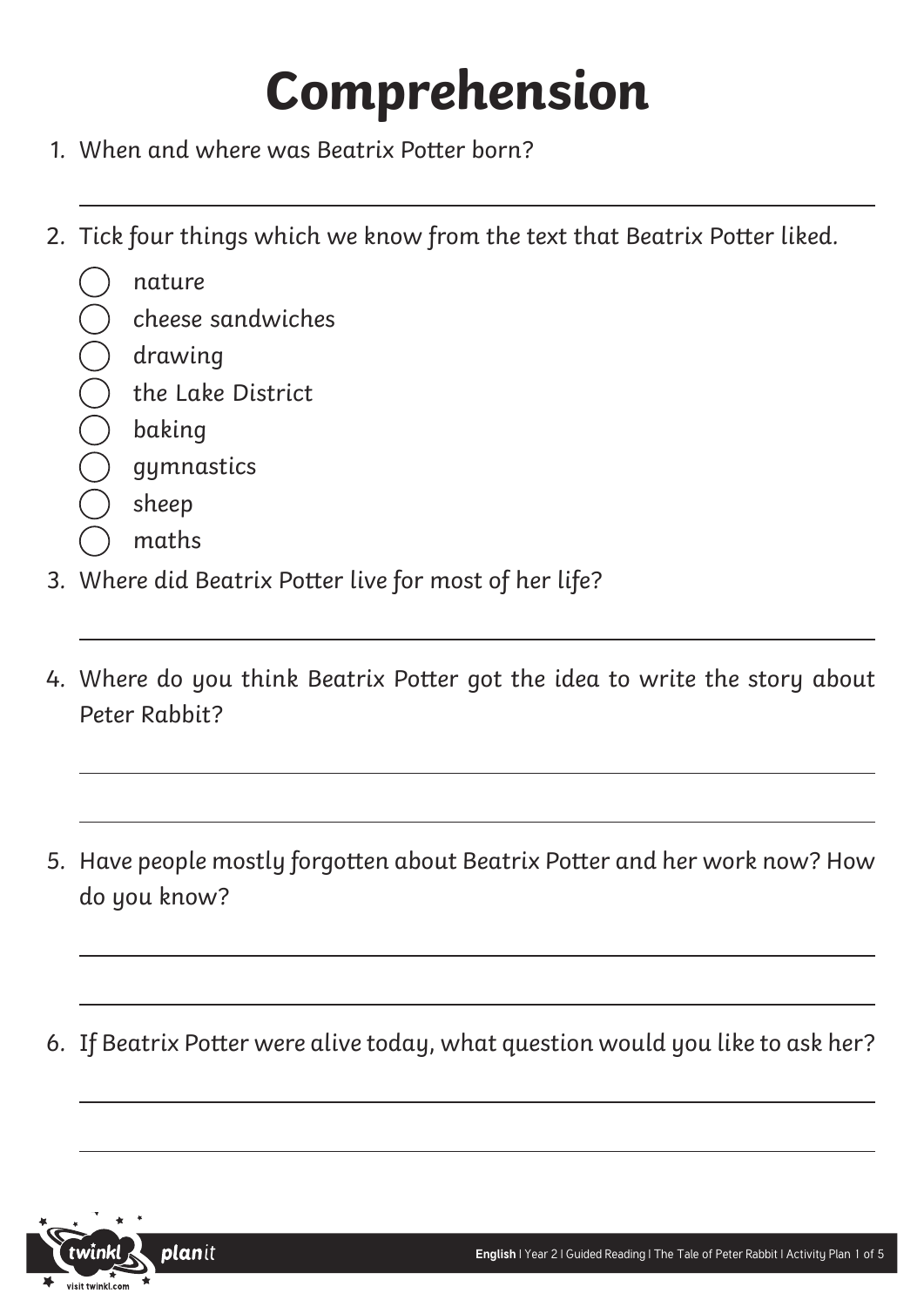### **All About Beatrix Potter**

#### **Part B**

Beatrix Potter is famous for writing and illustrating, among other stories, 'The Tale of Peter Rabbit'.

Beatrix Potter was born in Kensington, London, on 28th July 1866. She had a younger brother, Bertram, and they both enjoyed drawing as children.

Beatrix did not go to school. Her parents paid for teachers to teach her at home. She worked hard in all her lessons but her favourite subjects were art and nature. Beatrix's drawings were very detailed and she particularly enjoyed drawing things from the natural world. She

 $\overline{a}$ 

**plan**it

drew her pets, especially her rabbits, Benjamin and Peter. She had a special interest in fungi. As well as making drawings of different types of fungi, she also wrote a scientific paper on the subject. (Fungi are living things but they are not animals or plants. Mushrooms and yeast are examples of fungi.)

 $\Lambda$ 

 $\overline{u}$ 

 $\overline{M}$ 

ര്

Before Beatrix's books were published, she illustrated other people's texts and drew designs for greetings cards. When she decided that she wanted her story 'The Tale of Peter Rabbit' to be published, she could not find a publisher that was willing to publish the book. She paid for the book to be published herself and, as it was very popular, a publisher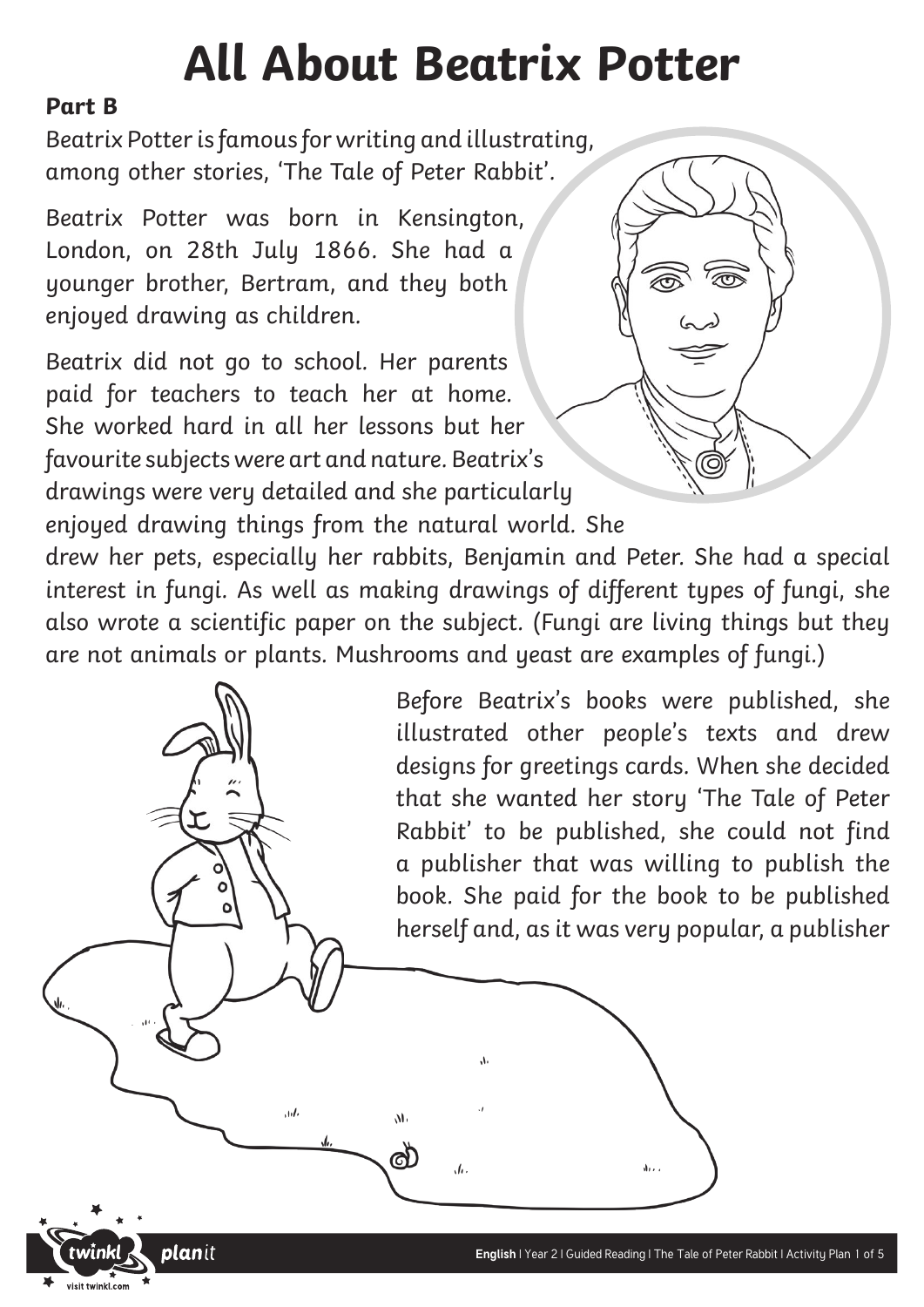then agreed to publish her book. The first copies of 'The Tale of Peter Rabbit' published by F. Warne & Co. appeared in the autumn of 1902 and the book was very successful. Beatrix went on to write many more stories and have lots of them published.

Beatrix was always involved in any decisions to do with her stories because she wanted to make sure that any products sold would have good pictures on them and would be true to her original books. She arranged for a soft toy of Peter Rabbit to be made to sell to fans and she designed a Peter Rabbit board game.

Beatrix spent much of her life in the Lake District. She spent the money she made from the sales of her books on buying and running farms there. She kept Herdwick sheep and won prizes for her sheep in farm shows. She felt strongly that the Lake District should be kept as a beautiful place for all to enjoy.

When Beatrix died in 1943, she left her farms to the National Trust, a charity which works to keep beautiful and important places safe so that everyone can enjoy them now and in the future. One of her farmhouses, Hill Top Farm, is now a popular tourist attraction.

Beatrix Potter's books are still loved by readers around the world and millions of copies of the books are sold each year.



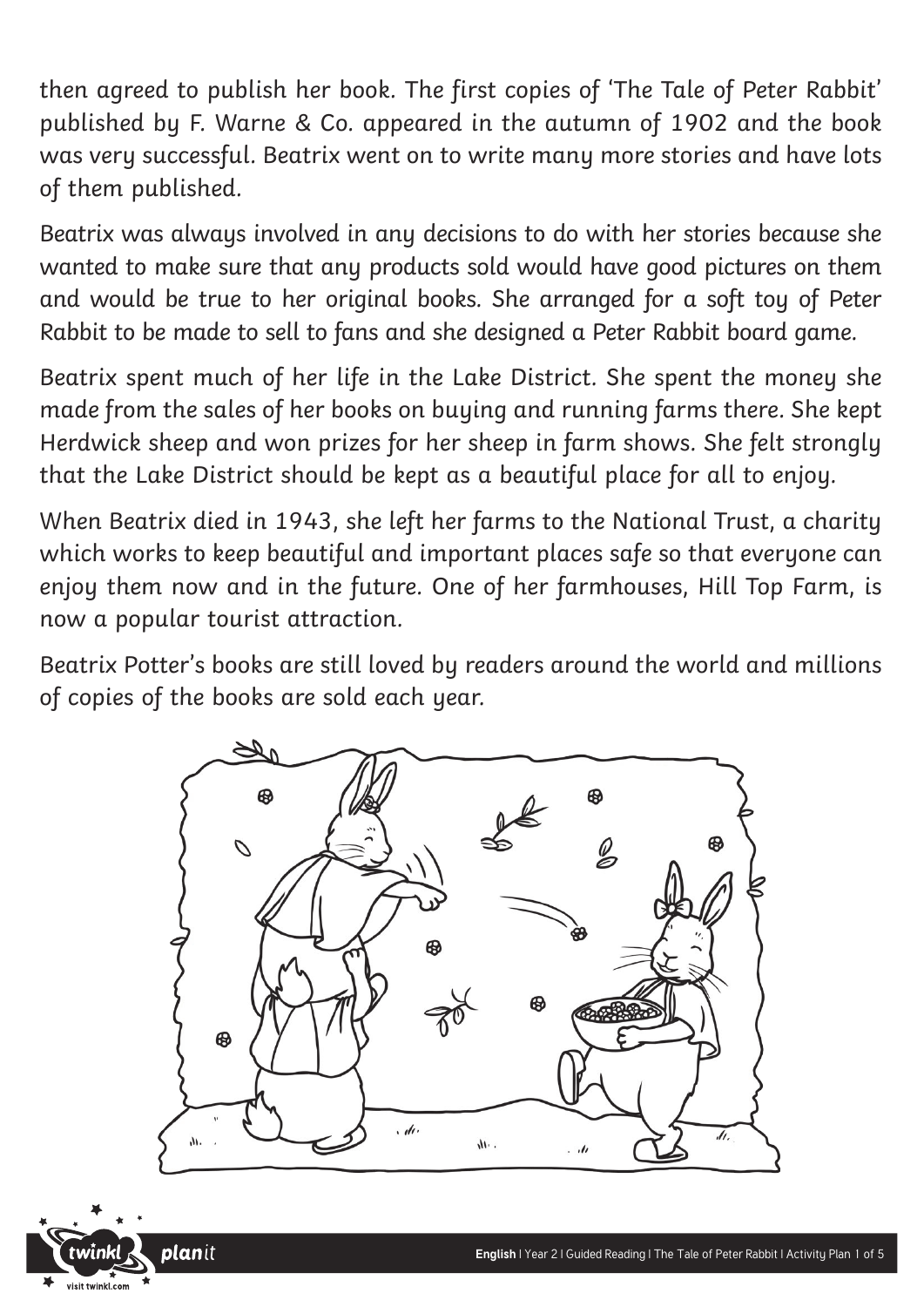## **Comprehension**

- 1. How did Beatrix Potter learn lessons as a child?
- 2. What subject did Beatrix Potter write a scientific paper on?
- 3. What did Beatrix Potter do when she couldn't find a publisher to publish her books?
- 4. Why did Beatrix Potter make sure she was involved in any decisions about products linked to her books?

5. Why do you think she gave her farms to the National Trust?

6. Read the following statements. If you think a statement is true, write a 'T' next to it. If you think a statement is false, write an 'F' next to it.



**plan**it

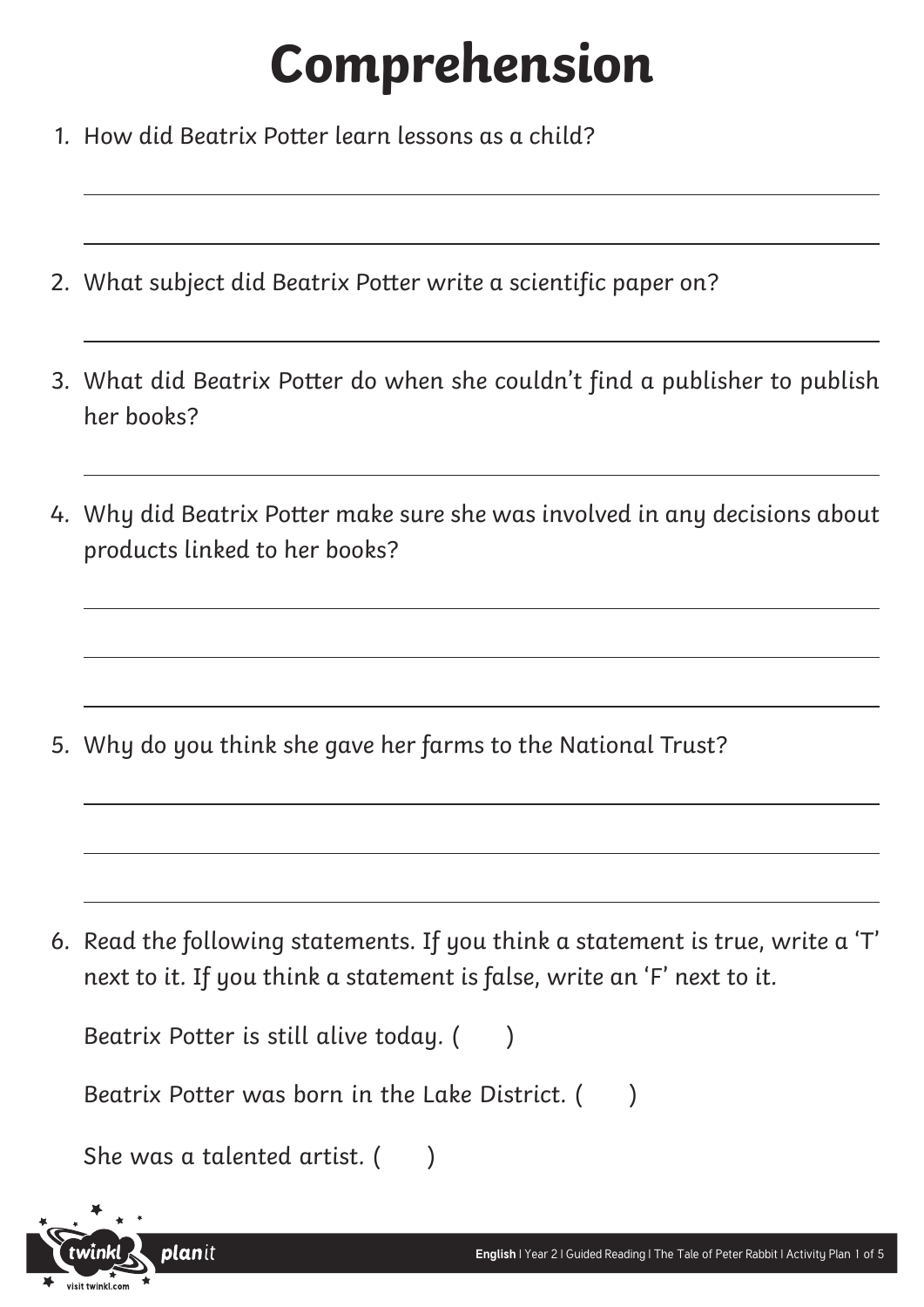Beatrix Potter loved nature. ()

Beatrix Potter had an older brother. ()

The only book Beatrix Potter wrote was 'The Tale of Peter Rabbit'. ( )

**Challenge Task**

Can you write some sentences about Beatrix Potter which could be included in the book 'The Tale of Peter Rabbit' to tell readers about the author?

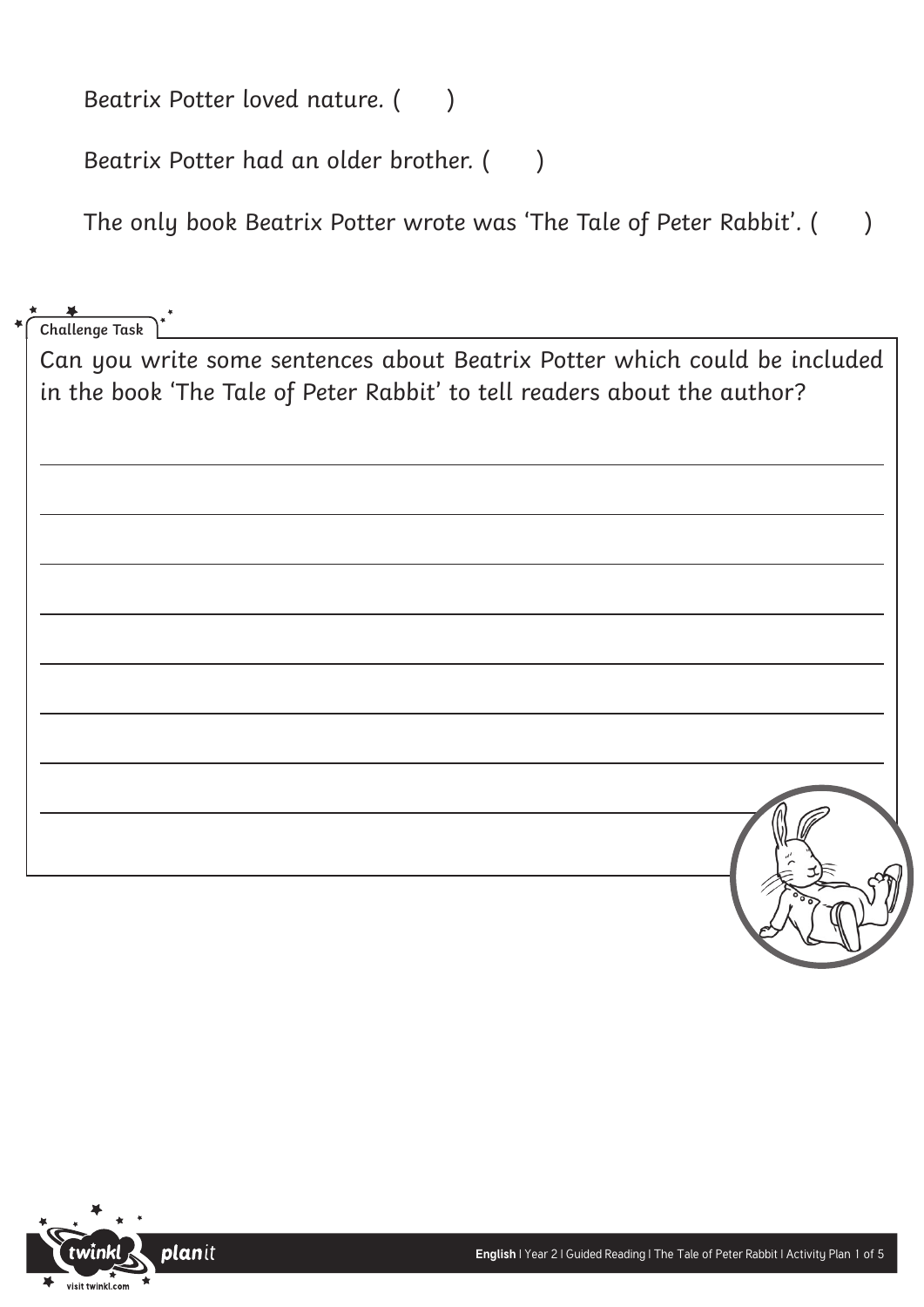## Comprehension **Answers**

### **Part A**

- 1. When and where was Beatrix Potter born? **Beatrix Potter was born in London in 1866.**
- 2. Tick four things which we know from the text that Beatrix Potter liked.
	- $(\checkmark)$  nature
	- cheese sandwiches
	- $\bigcirc$ drawing
	- the Lake District
	- baking
	- gymnastics
	- sheep
	- maths
- 3. Where did Beatrix Potter live for most of her life?

### **Beatrix loved the Lake District and spent most of her life there.**

4. Where do you think Beatrix Potter got the idea to write the story about Peter Rabbit?

**She had a pet rabbit called Peter, so I think she got the idea from this.**

5. Have people mostly forgotten about Beatrix Potter and her work now? How do you know?

**Example answer: People have not forgotten about Beatrix Potter and her work. We know this because the text says her books are still very popular today. Her stories have been made into films and television programmes.** 

6. If Beatrix Potter were alive today, what question would you like to ask her? **Example answer: Did you always want to be an author and illustrator?** 

#### **Part B**

- 1. How did Beatrix Potter learn lessons as a child? **Beatrix did not go to school. Her parents paid for teachers to teach her at home.**
- 2. What subject did Beatrix Potter write a scientific paper on? **Beatrix Potter wrote a scientific paper on the subject of fungi.**